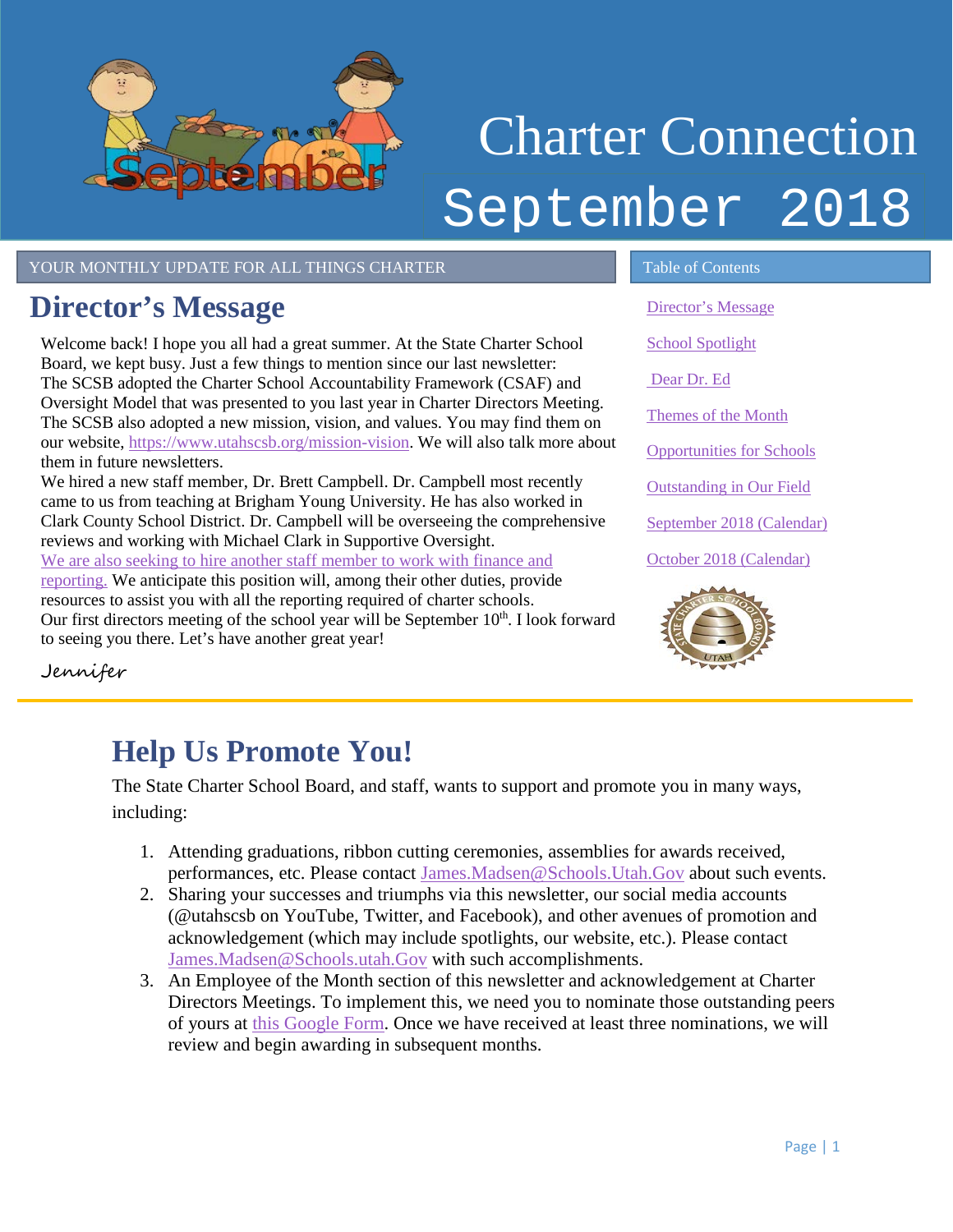#### <span id="page-1-0"></span>**Dear Dr. Ed,**

I am a new principal and this is my first day on the job. I am so excited, but also so nervous. So much rests on my shoulders. What do experienced principals say they wish they had known on their first day as principal? What supports and resources are out there to assist me?

Sincerely,

1<sup>st</sup> Day Dread



Dear 1<sup>st</sup> Day Dread,

Congratulations! The first day of any job can be stressful. This is especially true when you find yourself responsible for an entire building of students and educators. At the NASSP's conference seven principals shared what they wish they had known or done in their first year. (1) The emotional toll the job takes is enormous. (2) Read [Todd Whitaker's](http://www.toddwhitaker.com/) books … and gain an understanding of Design Thinking. 3) Principals operate in a fishbowl. Everybody sees everything you do. That's what I wish I had known and gotten used to in the very beginning. (4) It is OK to admit you're wrong. (5) Build deeper and better relationships. (6) Build relationships with teachers, relationships with parents, relationships with kids, and relationships with community stakeholders. (7) Find an experienced mentor to work with as you transition into the principal-ship.

The SCSB provides mentors through the Mentor and Training Grant (currently administered by UAPCS). Targeted mentoring can also be provided if you have a specific need or challenge. Mentors are provided free of charge to the school and are carefully selected for their skills and abilities. Mentors are paired based on similar school philosophies and experiences. Contact [Rabecca Cisneros](mailto:rabecca.cisneros@schools.utah.gov) at the SCSB or [Joylin Lincoln](mailto:joylin@utahcharters.org) at UAPCS for more information or to request a mentor.

Best Wishes & Much Success, Dr. Ed U. Cation

#### **Themes of the Month**

<span id="page-1-1"></span>This year, the State Charter School Board (SCSB) will begin the Comprehensive Governing Board Reviews. According to R277-481-3, the SCSB is responsible for reviewing "effective charter school operations" every five years. SCSB staff have developed the Comprehensive Governing Board Review that will meet this requirement.

The Comprehensive Governing Board Review consists of four elements: governing board governance, charter fidelity, student outcomes (engagement and achievement), and financial stability. Most data for the review will be acquired from existing reports and online sources. SCSB staff or proxies will attend several charter school governing board meetings to observe governing board meetings. Also, SCSB staff will visit school sites in assuring charter fidelity.

More information can be found about Comprehensive Governing Board Reviews as well as a calendar at UtahSCSB.org. For charter schools with Comprehensive Governing Board Reviews in the 2018-2019 school year, SCSB staff will be reaching out to schedule the reviews in the coming days. Please contact Supportive Oversight Specialist Brett Campbell at Brett.Campbell@schools.utah.gov with any questions you may have.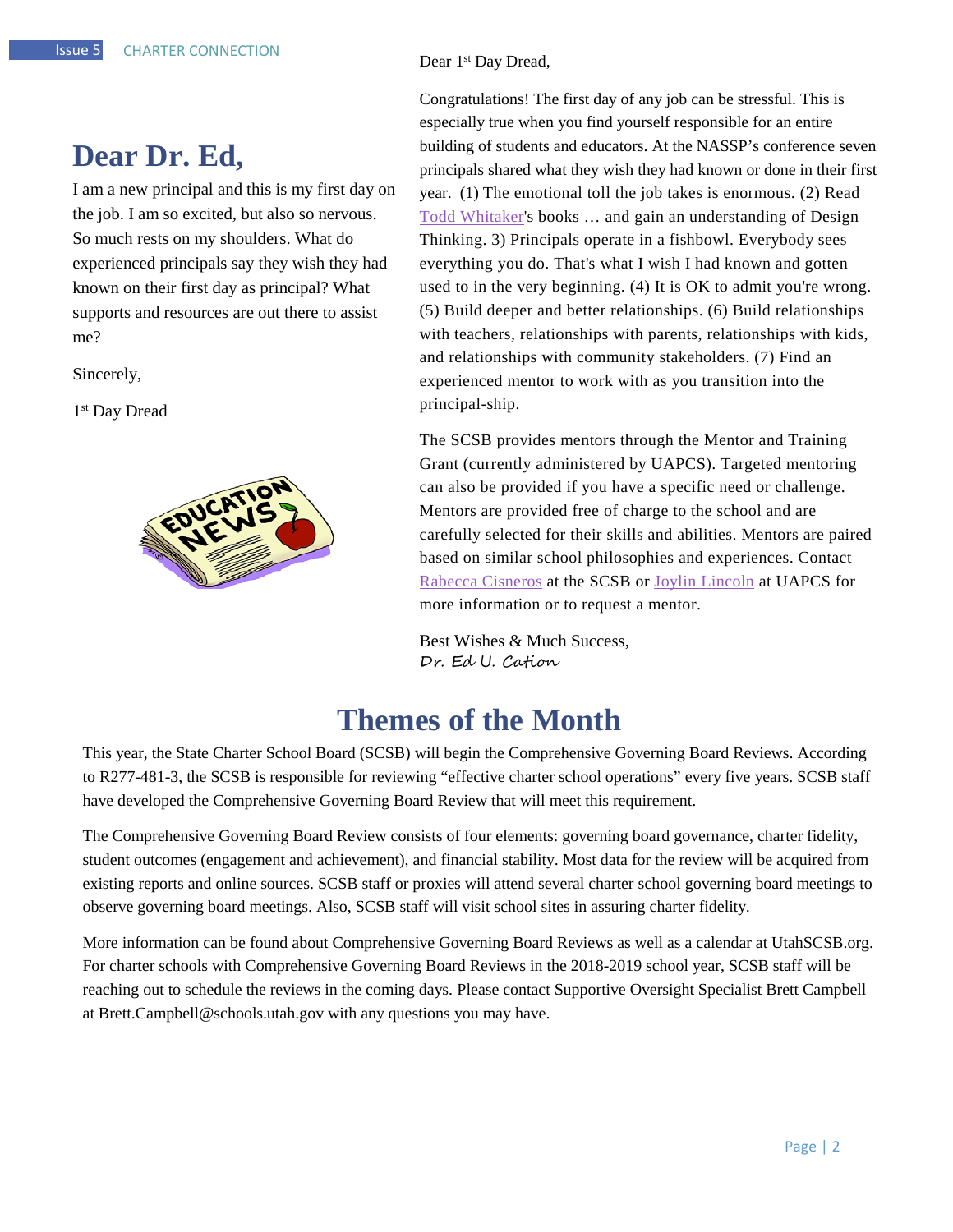## Opportunities for Schools

- <span id="page-2-0"></span>• [Connecting for a Cure: The Utah Youth](https://drive.google.com/open?id=1pGGRVen9KuGcoPlhuHX03-zphm2wTS55)  [Opioid Summit](https://drive.google.com/open?id=1pGGRVen9KuGcoPlhuHX03-zphm2wTS55) on October 12<sup>th</sup> at the Vivint Smart Home Arena is an event sponsored by the [Utah Attorney General's Office](https://drive.google.com/open?id=1MSEx9Q61O5J2p19afQXBmU5YFk2cKGzf) to combat the Utah opioid epidemic. [Register](http://utahsolutionssummit.com/schools/)  [your students here.](http://utahsolutionssummit.com/schools/)
- [Elementary Level Literacy Leadership](https://docs.google.com/forms/d/e/1FAIpQLSdHbMpo9oSeX1ZP-q3iUd8XtCqpJBxSuAE3kY005d4q9353-g/viewform)  [Institute w/ Pati](https://docs.google.com/forms/d/e/1FAIpQLSdHbMpo9oSeX1ZP-q3iUd8XtCqpJBxSuAE3kY005d4q9353-g/viewform) Montgomery: [September 27-28, February 12-13, April](https://docs.google.com/forms/d/e/1FAIpQLSdHbMpo9oSeX1ZP-q3iUd8XtCqpJBxSuAE3kY005d4q9353-g/viewform)  [9-10](https://docs.google.com/forms/d/e/1FAIpQLSdHbMpo9oSeX1ZP-q3iUd8XtCqpJBxSuAE3kY005d4q9353-g/viewform)
- **Secondary Level Literacy Leadership** [Institute w/ Pati Montgomery: October](https://docs.google.com/forms/d/e/1FAIpQLSdHbMpo9oSeX1ZP-q3iUd8XtCqpJBxSuAE3kY005d4q9353-g/viewform)  [11-12, February 20-21](https://docs.google.com/forms/d/e/1FAIpQLSdHbMpo9oSeX1ZP-q3iUd8XtCqpJBxSuAE3kY005d4q9353-g/viewform)
- RTI and MTSS Conference October 16 [& 17.](https://drive.google.com/open?id=1xtMOLf2QNHgPqdhm85Pjdnkm1JIgsIZH)
- September 5, 2018 Restorative [Practices: Building a Culture of Change,](https://drive.google.com/open?id=1ofmEYgD5Z597lxdXq3b9BZYIIGzrmZZN)  [the 20/20 Vision.](https://drive.google.com/open?id=1ofmEYgD5Z597lxdXq3b9BZYIIGzrmZZN) Viridian Event Center, 8030 South 1825 West, West Jordan, Utah. 8:00 am – 4:00 pm
- Central Utah Charter School District Science and Engineering Fair, which is a qualifying fair for CUSEF and ISEF. All charter schools located in Nebo, Provo, Alpine, Jordan, and Wasatch School Districts are invited to participate. **If interested, you MUST send a representative to a meeting on Sept. 18 from 5:30-6:30 at John Hancock Charter School** (125 North 100 East, Pleasant Grove, UT 84062). The fair this year is scheduled for Feb. 5, 2019 at the UVU Student Center Ballroom. This is a great event for students in grades 5th - 12th. I would encourage your school to participate. You can reach out to me if you have any questions.



<span id="page-2-1"></span>

## Outstanding in Our Field

- [Two Beehive Academy students have been awarded Congressional Medal Awards!](http://www.sandyjournal.com/2018/08/23/179021/two-beehive-academy-students-awarded-congressional-medals#.W4B6ryMyTho.twitter)
- On Aug 9, the SCSB invited the proposals of Bridge Elementary (K-6 individualized learning plans in Weber SD), Utah Mountain School (grades 7-8 project-based outdoor education in Ogden SD), & Mountain Sunrise Academy (K-6 Waldorf in Alpine SD) to submit full applications.
- The State Charter School Board approved the Expansion requests of Excelsior Academy and Regan Academy. These are strong schools that have had consistently strong enrollment and high academic success, so the SCSB unanimously supported their expansions.
- The Bureau of Land Management named Entheos Academy (Kearns) as stewards of the Black Point archaeological site thanks to the annual service provided by its sixth grade students!
- Page | 3 • In FY18, UT charters raised \$44,769 to fight blood cancer with the Pennies for Patients campaign. Shouts to Moticello, Esperanza, Providence Hall, Early Light, Ascent (all), Legacy Prep (all), Canyon Grove, Highmark, Entheos, Franklin, Winter Sports, Tuacahn, and SUCCESS!